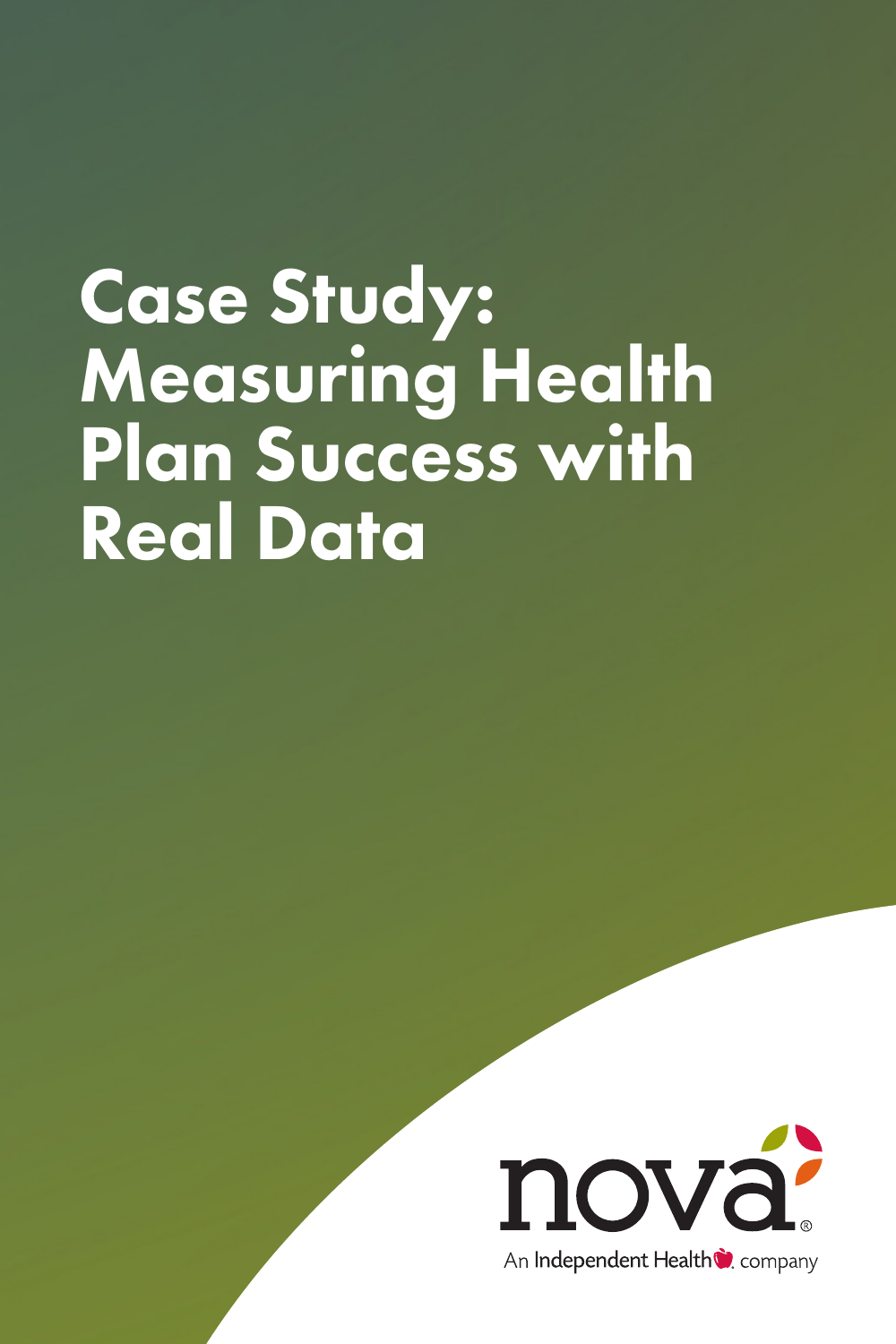# Measuring Data — And Measuring Success

"Big data" is a big buzzword in the health care industry. It's important for all of us, from plan administrators to brokers and employers, to understand the utility of big data. And to understand what it means not just for the bottom line, but for the people behind your plan — that's how we measure success.

We bring our connected company intel together with plan and local population data to deliver actionable insights into your unique cost drivers. We call it our formula for plan success — and we've got the data to prove it works.

#### Measurable Success

Clinical data, market due diligence surveys, client culture questionnaires, and plan goals provide Nova with the formula to present recommendations and strategies based on what makes the most sense for the plan. Instead of focusing on static reports, Nova's team transforms information into real-time, actionable insights resulting in health plan performance to mitigate cost trends and positively impact health outcomes.

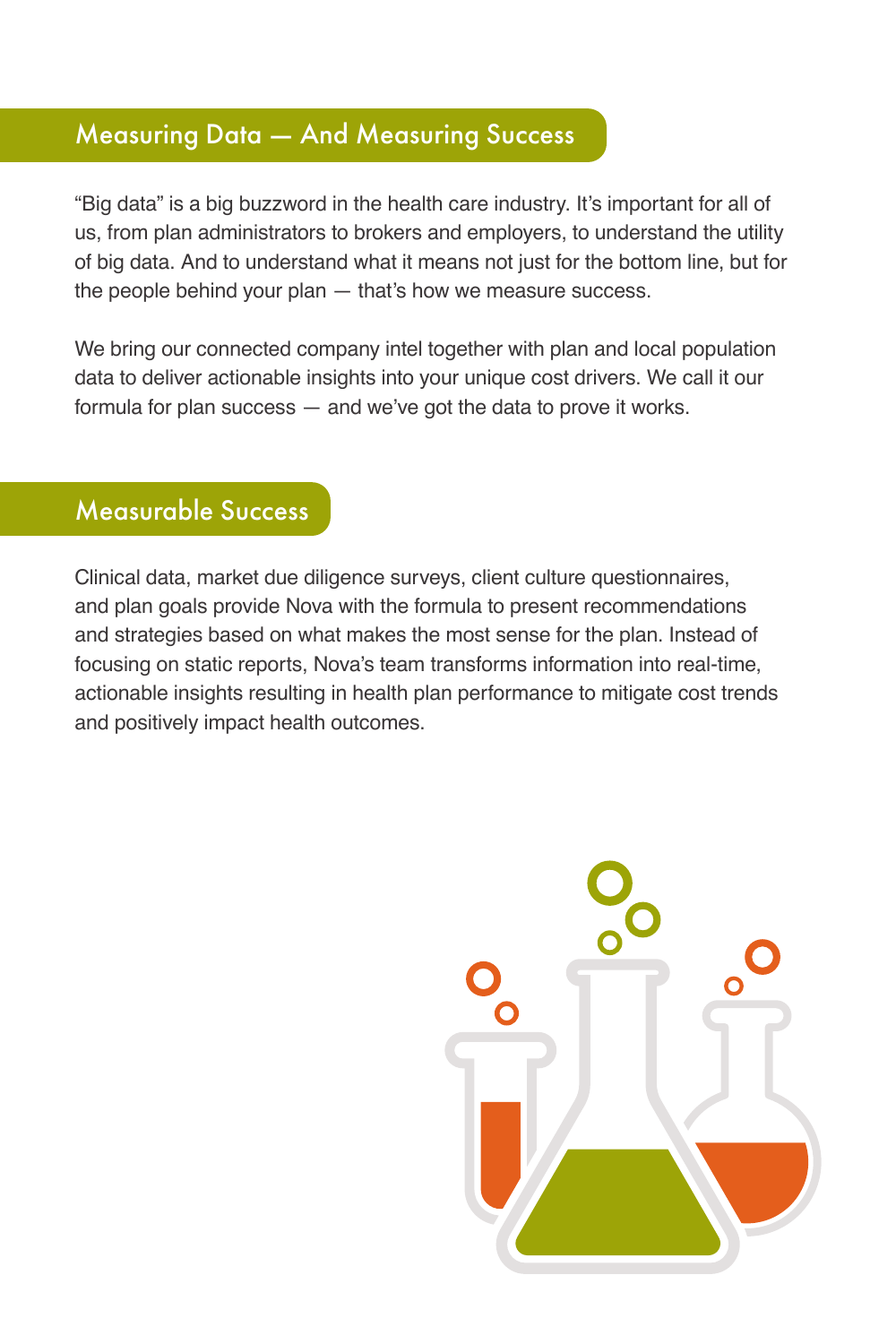

### Transforming Risks Into Opportunities

How do you manage risk? You manage trend. Taking a deep dive into your plan data can reveal areas of risk that can be turned into actionable opportunities to reduce spend and improve health outcomes for plan participants.

At Nova, we've identified four key areas of self-funding risk that can be transformed into opportunities:

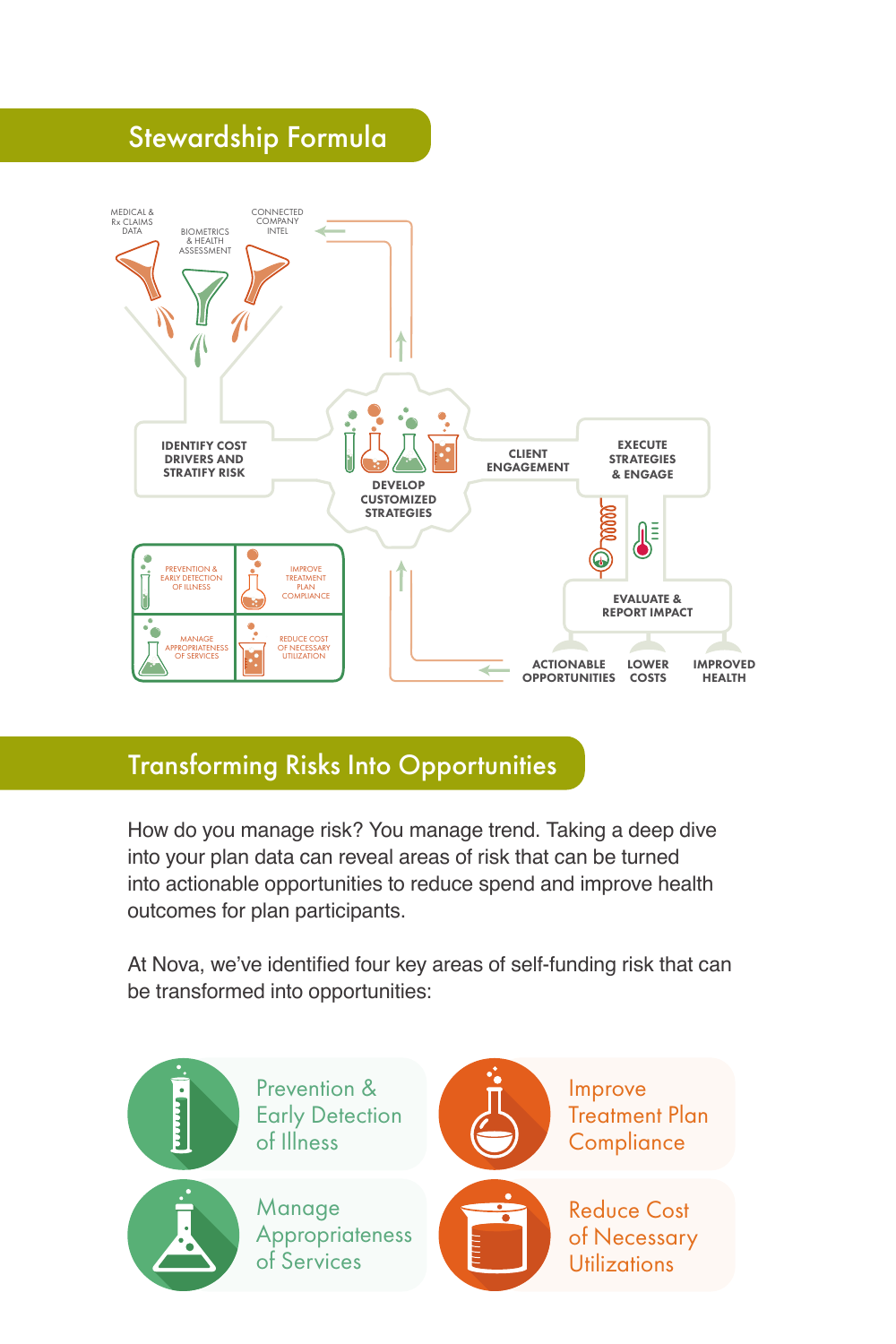# Prevention & Early Detection of Illness

Checkups, vaccinations, preventive screenings, and various other types of nonemergency medical care are important. The Covid-19 pandemic has changed many aspects of our society and daily routines. However, we need to remain proactive about our overall health and wellness. Preventive measures are now more important than ever. The goal in this area of plan management is to increase utilization of preventive services. The real value, however, is keeping employee populations healthy and safe. Creating a culture of health within an organization should be a top priority. Through a comprehensive approach to managing participants' health, Nova's team of physicians, nurses, clinicians, and preventive health experts help manage risks that can lead to poor health and costly medical care.

Early detection results can empower plan participants to action, engage in their own health, and make necessary changes to improve their health. Additionally, a targeted approach can spur plan participants to utilize their preventive care benefits. Through consistent monitoring of plan utilization, it's possible to identify gaps in utilization for preventive care.

With the goal of maximizing utilization of preventive services, monitoring claims data is essential. Adding the layer of clinical data and preventive initiatives deepens the data pool as it's possible to identify unmanaged disease states and costly future claims. It's important to consider employee satisfaction with wellness and prevention strategies. With careful messaging, these programs can serve as a strategy for employee loyalty and retention—and that's key from an organization-wide risk management approach.



**SPARE** 

Nova's clients who offer a comprehensive wellness program experienced preventive screening rates 20% higher than CDC preventive screening rates.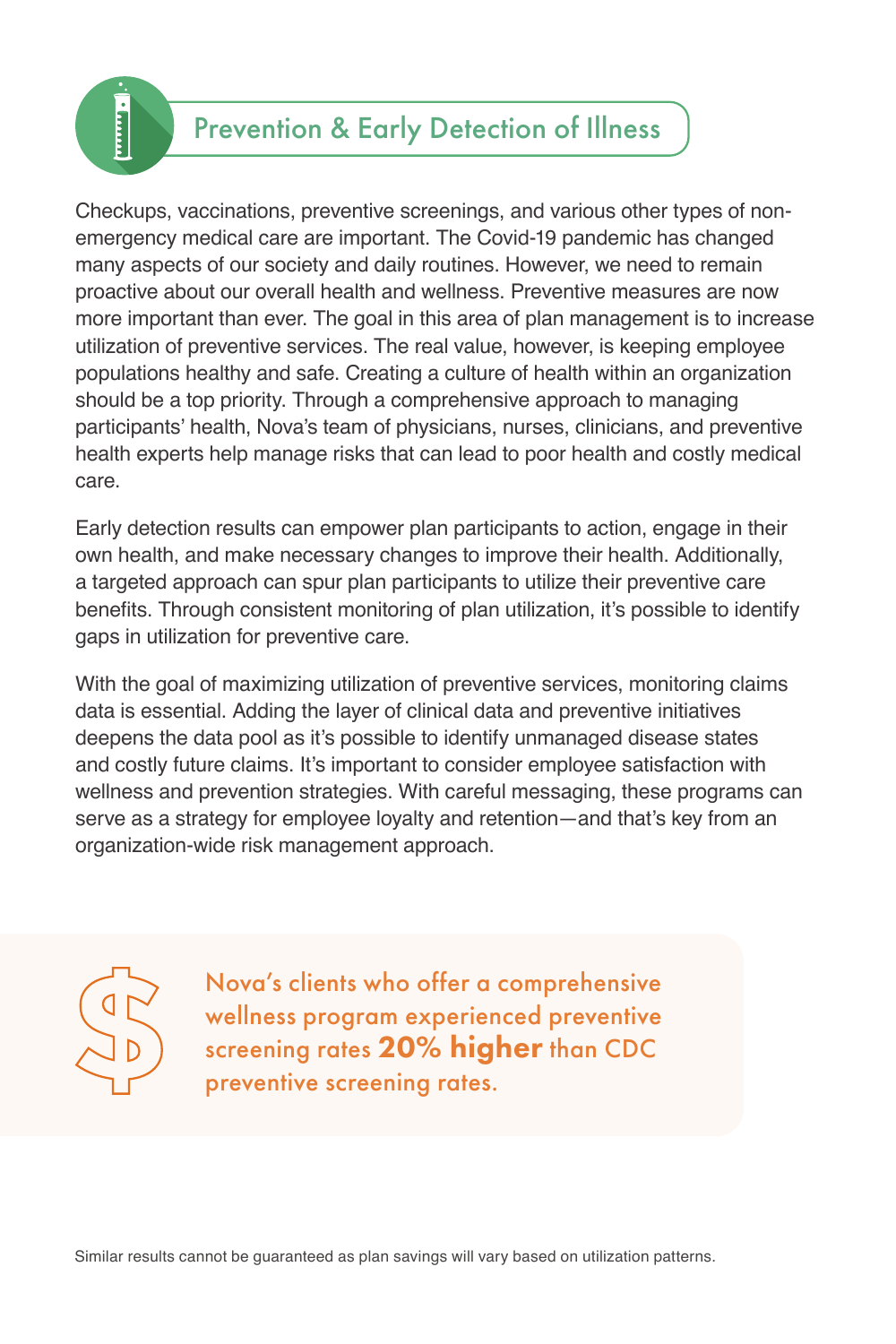

# Improve Treatment Plan Compliance

A successful approach to improve treatment plan compliance includes targeted outreach campaigns to plan participants with chronic conditions. Additionally, when clinicians work one-on-one with plan participants, they can address patient needs and potential barriers to care. Information sharing with physicians can help connect the dots to improve communication with the provider and patient to address behaviors that may result in more costly urgent and/or emergent care. Nova leverages a patient health summary to bring all the data points (medication, labs, utilization, etc.) together ensuring clinicians have access to a comprehensive view of each patient.

Nova clients have year-over-year medication compliance improvements as high as 14.98% with an average improvement of 5.11%. Ultimately striving to ensure plan participants follow through with prescribed treatment plans, success can be measured in several ways. Success measures can include evaluating the health status of plan participants year-over-year, medication compliance, closure of gaps in care, and key plan utilization metrics.

| Plan Of Care Summary for: Man. Iron                     |                                                                                  |
|---------------------------------------------------------|----------------------------------------------------------------------------------|
| Problem Total: 1                                        |                                                                                  |
| Program: Diabetes                                       |                                                                                  |
|                                                         | Problem1: Attention Priority: Member does not have a Primary Care Provider (PCP) |
| Outcome:                                                |                                                                                  |
| Outcome Category:                                       | Start: 11/18/2020                                                                |
|                                                         | <b>Target Completion:</b>                                                        |
|                                                         | <b>Actual Completion:</b>                                                        |
| Comments:                                               |                                                                                  |
| Goal1: Member will identify and schedule visit with PCP |                                                                                  |
| Type: Short Term                                        | Start: 11/18/2020                                                                |
| Focus: Member                                           | Target Completion: 12/17/2020                                                    |
|                                                         | Actual Completion:                                                               |
|                                                         | Outcome:                                                                         |
|                                                         | OutcomeCategory:                                                                 |
| service that correlate with member sched                | Intervention1: Provide member with list of 5 local PCPs that have hours of       |
| Start: 11/18/2020                                       |                                                                                  |

#### 2017-2019 Increase In Compliance

Nova's client population chronic condition cohort with two years of eligibility experienced the following increase in medication compliance:



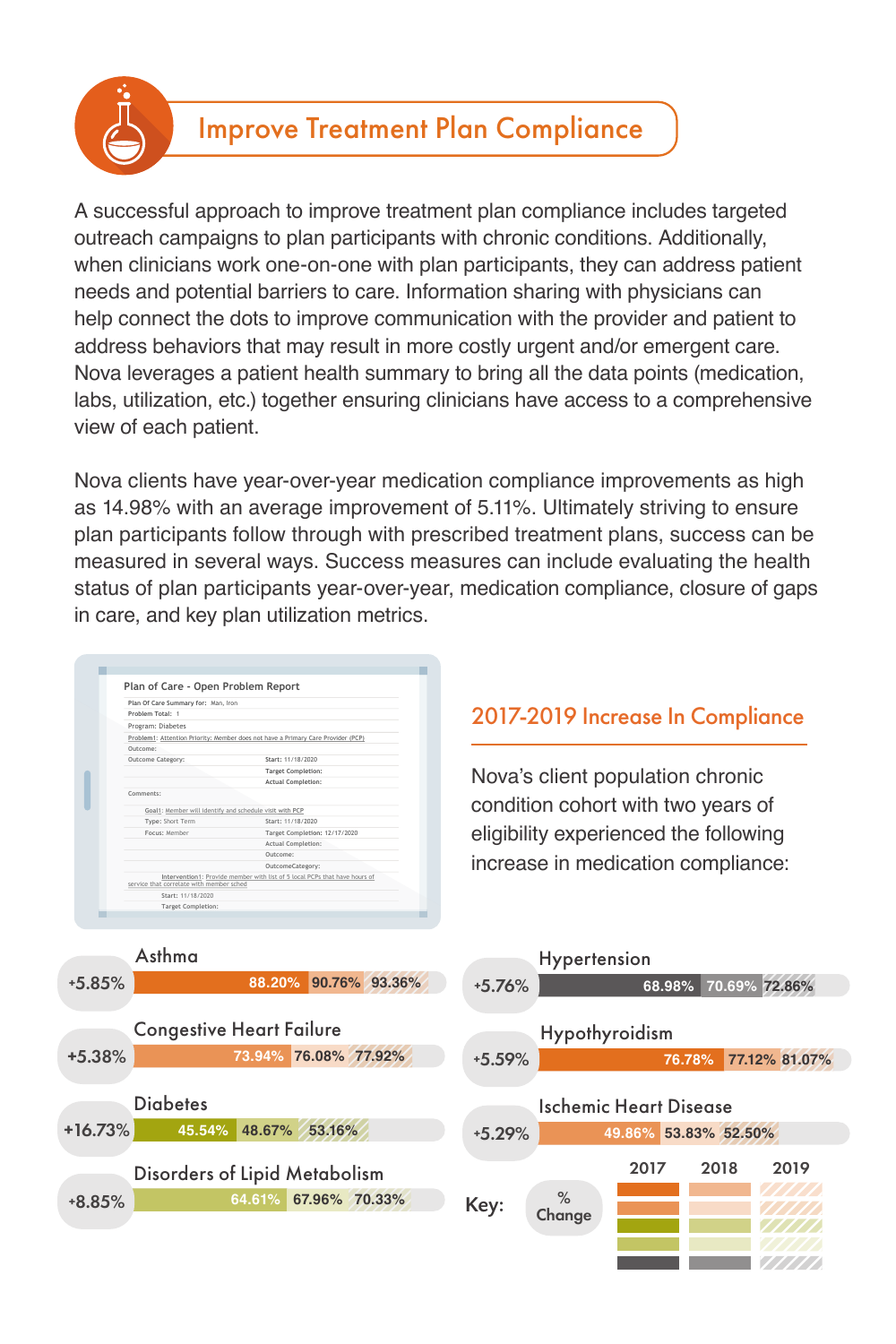

# Manage Appropriateness of Services

To build a strategy designed to manage cost, it's important to understand the plan's cost drivers. For some clients, modifying plan design to include a telehealth solution or creating targeted education and notifications can mitigate unnecessary utilization of costlier alternatives. A thoughtful, data-driven precertification list can create visibility into potential future high-cost claims, serve as a forum to trigger outreach to enroll plan participants in case or disease management programs, and provide a mechanism to ensure network alignment.

The goal is to promote the right care at the right time. Assess how your plan performs against a standardized benchmark which is most effectively measured against prior plan performance. A review of utilization management data will help stratify results by type of savings (contractual, medical necessity, out-of-network) to easily categorize and analyze the effectiveness of the overall benefit strategy.



Nova's comprehensive utilization management strategy, including an emphasis on in-network utilization, resulted in a savings of **\$5.47** for every dollar spent on utilization management.

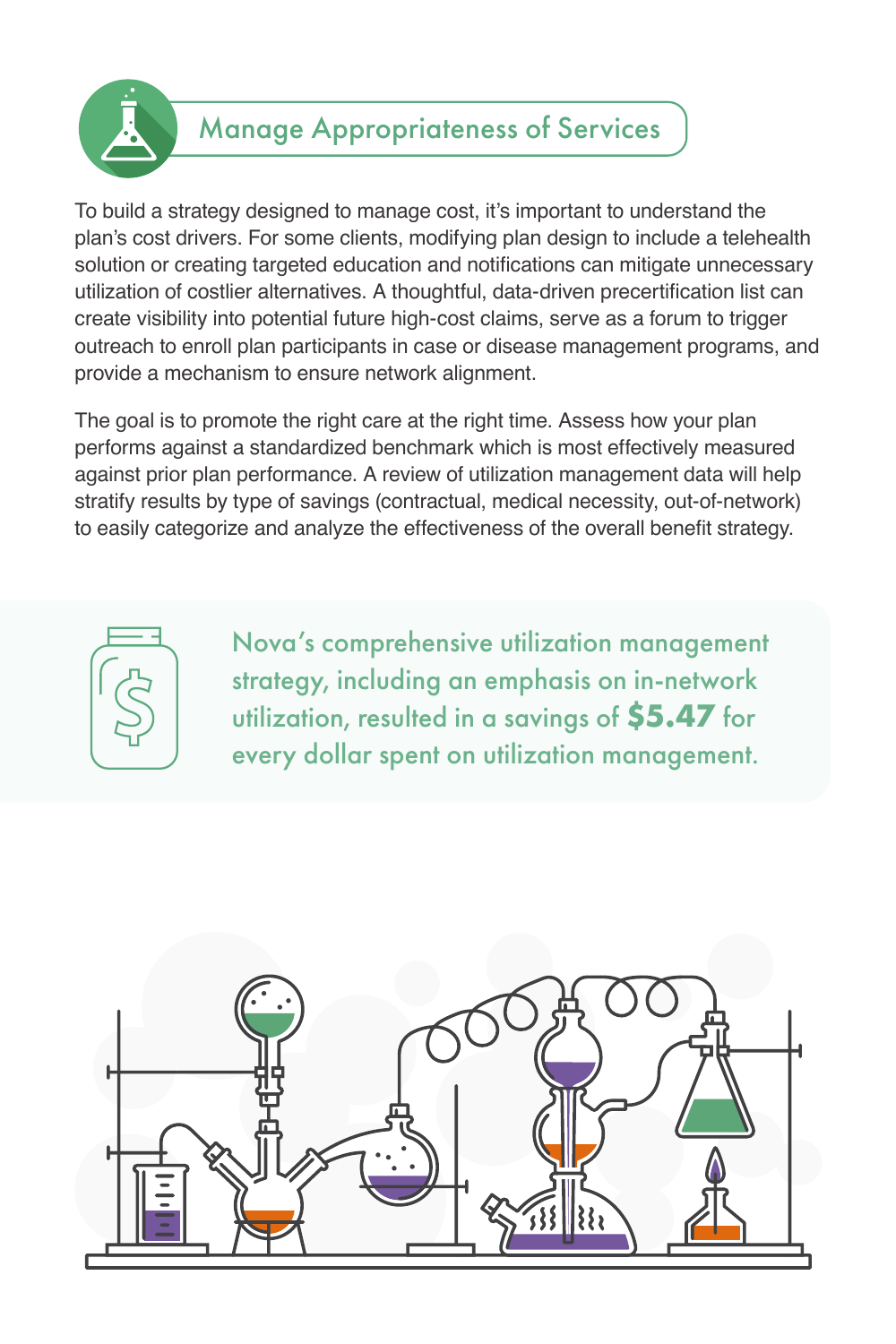

Assessing the utilization of in-network providers helps determine whether or not the plan's current network solution is appropriate. If not, it may be time to explore alternatives. Additionally, bill audits can cut costs by uncovering coding or billing errors. This may be the easiest area to measure success because it translates into hard-dollar savings. The end goal is to better manage the cost of services without sacrificing patient care or resources.

With a client using a direct primary care (DPC) model, Nova began immediately working with the DPC physician to identify opportunities to bridge the typical gaps that exist between providers and payers. Nova implemented several integrated processes that produced positive cost saving results.

### Two Examples Include:

Utilization Management – Rather than simply reviewing requests for medical necessity, Nova implemented a process whereby we share the request with the primary care physician to ensure they are aware when their patient is seeking services. In many situations, the DPC physician reached out to the patients advising them of lower cost, less invasive treatment options which in turn produced better outcomes and a savings to the self-funded plan.

Pharmacy Information – This data is shared between the DPC and Nova to ensure there are no gaps in prescription fills. Nova receives notification when new scripts are written and monitors the PBM data to ensure the prescription is filled. This process allows the DPC physician to contact the patient proactively to help eliminate any barriers that exist. Nova also monitors maintenance medication for gaps in fill. If Nova's Health Care Advocates are unable to reach the patient, the DPC provider is notified.

By working in collaboration with the provider and patients, Nova was able to save the employer money, improve employee satisfaction with the plan, and help plan participants engage in their health and follow their plan of care for improved health outcomes.

|                           | <b>Nova Client</b> | <b>Milliman Benchmark</b> |
|---------------------------|--------------------|---------------------------|
| Days/1000                 | 186.2              | 294.7                     |
| <b>ER Visits</b>          | 101                | 136.4                     |
| <b>Total Allowed PMPM</b> | \$238.10           | \$307.55                  |